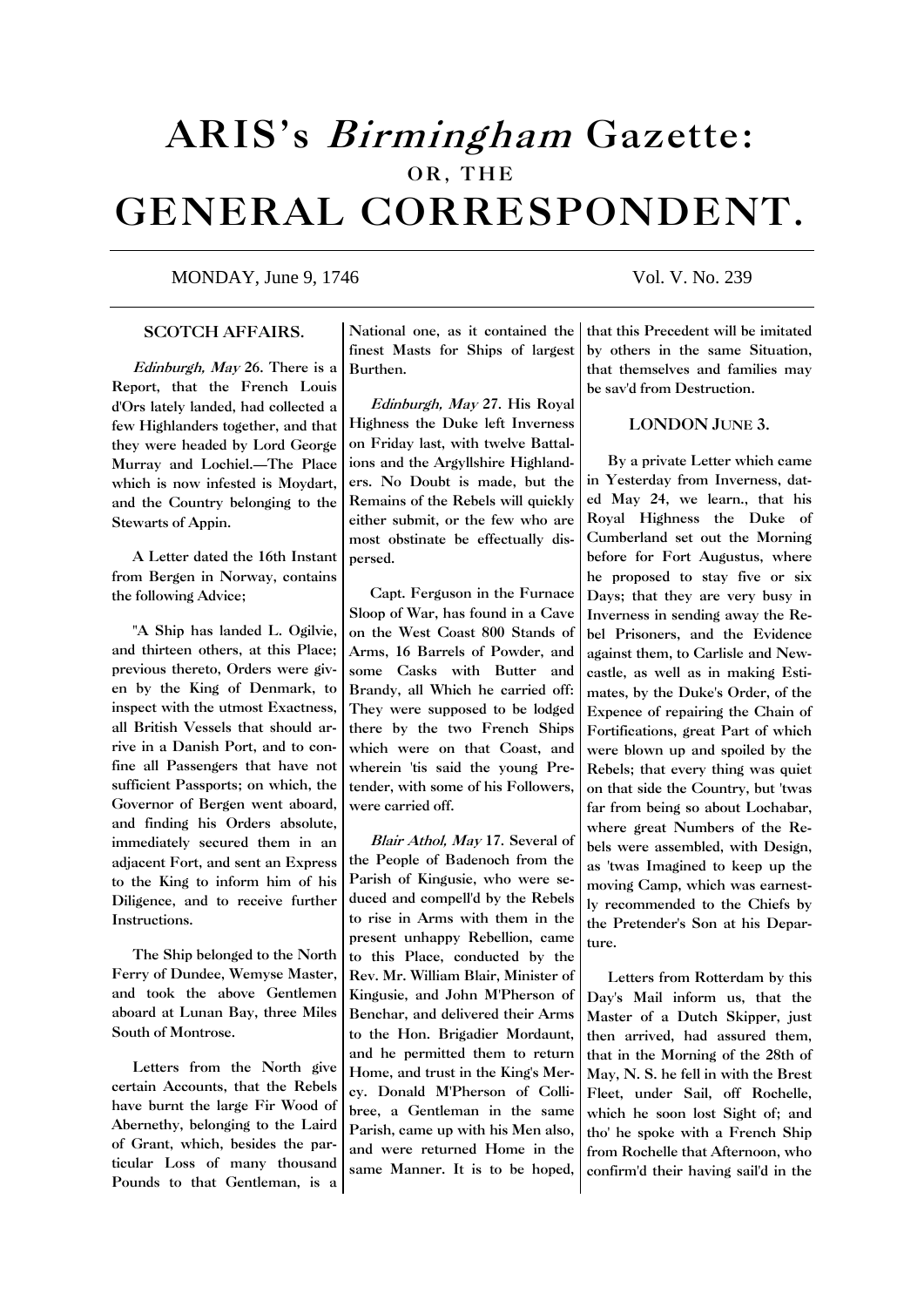Night of the 27th, yet he could by no Means learn whither they were bound, tho' they seem'd to be steering for the Isles of Aix.

We learn by private Letters from the Hague, that the King of Prussia has been ill of a fever at Pytmont, the Consequences of which were at first much apprehended, but at the Departure of the Post, they had News of his Majesty's perfect Recovery.

On Sunday Evening last his Serene Highness the Prince of Hesse arrived at Somerset House from Scotland, and Yesterday about Twelve o'Clock waited on his Majesty at Kensington, and afterwards on their Royal Highnesses the Prince and Princess of Wales, and return'd to Somerset-House to Dinner. In the Evening his Highness, with the Prince and Princess of Wales, and a numerous and splendid Appearance of Nobility and Gentry, were at Ranelagh Gardens.

'Tis said a Chapter of the Garter will be held at Kensington next Week, to fill up the Vacancies in that Order, being the Garters of the late Duke of Argyll, Earl Paulet, Earl of Wilmington, Earl of Orford, and Duke of Saxe Weissenfels, and that there will be an Installation at Windsor, when the Prince of Hesse will be install'd in Person, and the Duke of Saxe Gotha by Proxy, they having not yet been install'd since they were invested with the Order.

The Scotch Lords lately brought to the Tower are to take their Trials in Westminster Hall.

And as soon as Trinity Term is over, the Board of Works will begin to erect Scaffolds for that Purpose.

# Saturday's Post

#### …

## SCOTCH AFFAIRS.

Edinburgh, May 29. His Royal Highness the Duke marched from Inverness on Friday, at the Head of 12 Battalions of Regular Troops, the Campbells, Sir Alexander Macdonald's Men and the M'Leods: "The Rout was by Fort Augustus. General Blakeney is at Inverness with some Regiments. The Earl of Loudon's Corps is ordered to Strathdon and Glenlivet. The Grants are guarding the Passes in their own Country.

A Spy was detected on Thursday at Inverness, and hanged.

The Rebels of Glenmoriston, Urquhart, and Stratherrick: submitted that Day & Saturday about fifty Prisoners from Brechin, Aberdeen, Bamffshire, and were brought to that Place. Four Merchants at Portsoy are confined on Suspicion of having aided the Rebels.

There is a strong Report, that Keppoch, Clanronald, Glengeary, with a few Camerons, had rendezvoused in Lochsber.

Tuesday thirty six wounded Soldiers came here from the North.

That Day there was a general Review of the Hessians on the Links of Burntisland.

There are now near 50 Transports in the Road of Leith.

Newcastle, May 31. Yesterday came the News, that the Hamburgh Fleet was safely arrived at Hull on the 23d. of this Month.

Last Thursday came to this Town for London, on Parole, the Pretender's Cook. who caries with him, to the Princess Amelia, by Order of his Royal Highness the Duke of Cumberland, three Pies, made at Culloden House for his Master on the Day on Battle; And also some Cheese belonging to the mock Prince, as a Compliment to the Duke of Richmond, both found in Culloden House after the Battle.

We hear by the above Person, that the Pretender's Horse was shot in the Thigh by a Cannon shot at Culloden Battle, and his Equerry killed on the Spot; that he (the Cook) was busy dressing the Pretender's Dinner in the Time of Action and that as soon as the News came to Culloden House from the Pretender that he had left, he mounted, and attempted to get to Inverness, but he was taken on the Road by a Party of our Men, who tore the Lace off his Hat and Cloaths, and took every thing valuable from him; but that a Serjeant more cunning than the rest, gave him half a Crown for his Horse and Saddle. The Horse cost him thirty four, and the Saddle four Guineas at Manchester.

Yesterday went through here from Inverness, for London, about 150 Horses belonging to the Train of Artillery, in a very miserable Condition, having been starved for want of Forage in the North of Scotland, the Rebels having pillaged the Country of every Thing edible by either Man or Beast before the Battle.

We hear that as soon as Commodore Smith was inform'd of the Arrival of Lord Ogilvy, and the other Rebels, in North Bergen, he sent a Twenty Gun Ship to bring them to Scotland: And we hear by a Gentleman who left Edinburgh on Wednesday last, that they then had Advice there, that Lord Ogilvy and nine other Rebels were

*BIRMINGHAM:* Printed by T. ARIS, by whom Advertisements are taken in. Books, Bills, &c. are printed in the neatest Manner; and Books and Stationary Wares of all Sorts sold as cheap as at *London.*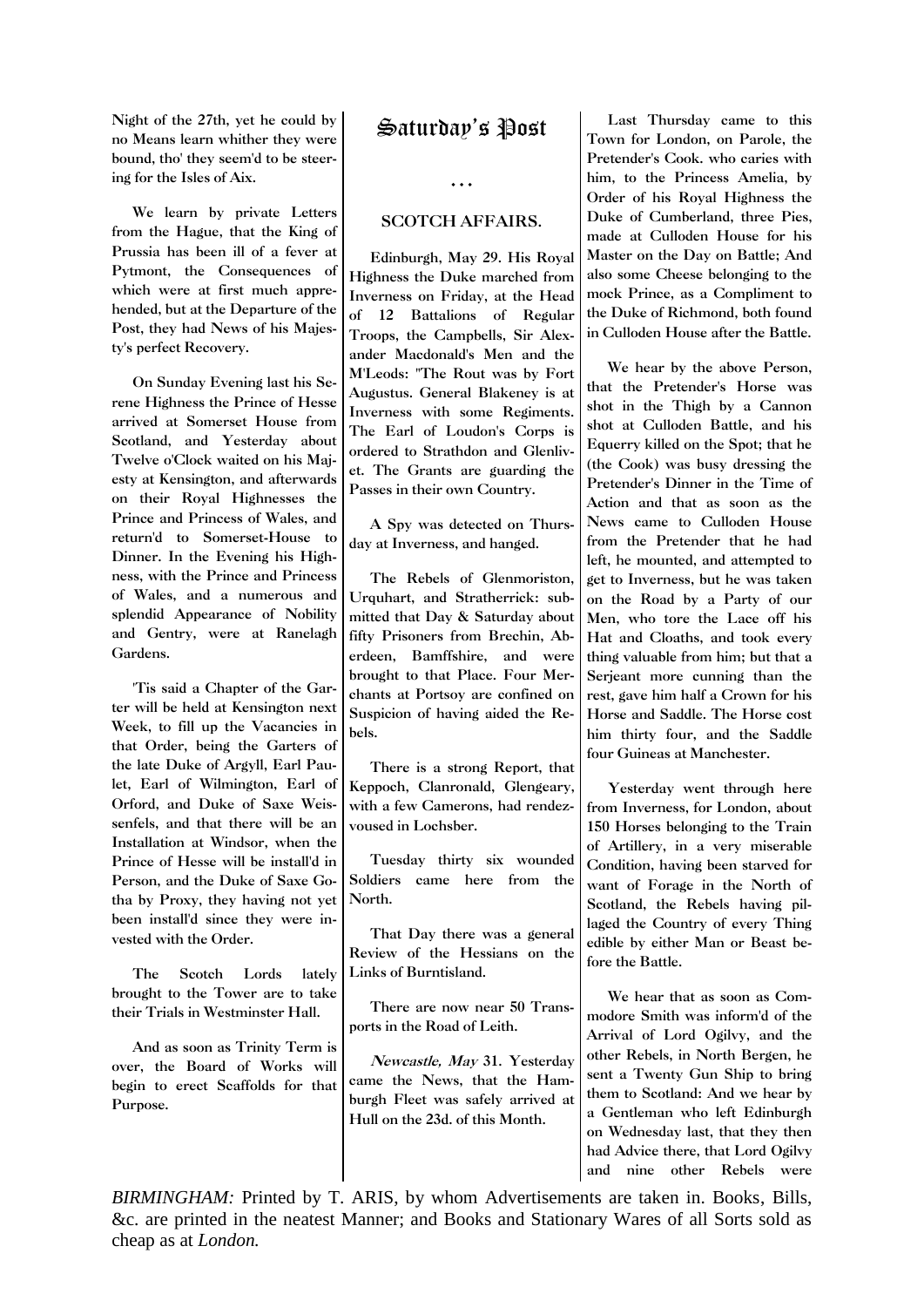brought to Dundee, and secured in the Gaol there.

LONDON JUNE 5.

Yesterday his Majesty went to the House of Peers with the usual State, being attended by the Lord Viscount Falconberg and the Lord Delawar, and being in his Royal Robes seated on the Throne, and the Commons being sent for, the Royal Assent was given to the following Bills, viz.

An Act far settling an additional Revenue of 25,000l. per Ann. upon his Royal Highness William Duke of Cumberland, and the Heirs Male of his Body, for the signal Service; done by his Royal Highness to his Country—His Royal Highness had before only 15,000l. per Annum, payable out of the Civil List.

An Act for calling any suspected Person or Persons, whose Estates or principal Residence are in Scotland, to appear at Edinburgh, or where else it shall be judged expedient, to find Bail for their good Behaviour.

An Act for the more effectual securing the Duties now payable on to foreign-made Sail Cloth imported into this Kingdom and for charging a foreign-made Sail Cloth with a Duty; and for explaining a Doubt concerning Ships being obliged, at their first setting out, to be furnished with one compleat Set of Sails made of British Sail Cloth.

An Act to attaint Alexander Earl of Kellie, William Viscount of Strathallan, Alexander Lord Pitsligoe. and divers others, therein mentioned, of High Treason, if they shall not surrender themselves to one of his Majesty's Justices of the Peace, on or before the 12th of July, in the Year of our Lord 1746, and submit to Justice.

An Act to continue two Acts of Parliament, one for encouraging the Growth of Coffee in his Majesty's Plantations in America, and the other for the better securing and encouraging the Trade of his Majesty's Sugar Colonies in America.

An Act for the better Regulation of Elections of members to serve in Parliament for such Cities and Towns in that Part of Great Britain called England, as are Counties of themselves.

An Act for the better Preservation of Havens, Roads, Channels, and Navigable Rivers, within that Part of Great Britain called England.

An Act to indemnify such Persons as have acted in Defence of his Majesty's Person and Government, and for the Preservation of the publick Peace of this Kingdom, during the Time of the present unnatural Rebellion, and Sheriffs and others who have suffered Escapes, occasioned thereby from vexatious Suits and Prosecutions.

An Act more effectually to prevent Prophane Cursing and Swearing.

An Act for the better Encouragment of the Trade of his Majesty's Sugar Colonies in America.

And to several Private Bills.

His Serene Highness the Prince of Hesse was at the House of Peers, and afterwards dined with the Prince of Wales at Carlton House.

The Right Hon. the House of Lords have adjourned to Monday next.

Last Monday when his Serene Highness the Prince of Hesse waited on his Majesty at Kensington; his Majesty was pleased to make him a Present of a Sword of

curious Workmanship, set with Diamonds of a very great value.

We hear that his Highness's stay here will not be above a Week longer.

They write from Inverness, that a few Days since died there, of the Wounds he had receiv'd, Col. Rich, who had the Misfortune to have both his Arms shot off at the late Battle with the Rebels near Culloden House in Scotland.

We are informed from good Authority, that when the French Fleet sailed from Brest, it consisted only of the following Ships, viz.

Three of 80 Guns; one of which was converted into an Hospital Ship.

Four of 74 Guns; one of them the Northumberland, on board of which the French Admiral hoisted his Flag.

Six Ships of 64. Guns. And,

Four Frigates, from 34 to 40 Guns:

Which with the Transports were all that sailed from the said Port, but they expected to be joined at Rochelle by six Cruizers, who were then at Sea; two of which have been taken by the English, viz. the Ambuscade, and the Auguste; and another who took the Ship with Felons for Maryland, was so sickly, that they were obliged to lay her up.

There were only two French Men of War left at Brest, who remain'd for want of Men.

There were no Troops shipp'd on board this Fleet at Brest, as has been reported; but 800 Horse, who were design'd to be embark'd, were marched over Land to Rochelle, where it was reported they were to be embarked, with about 10,000 Foot; but no Person in France